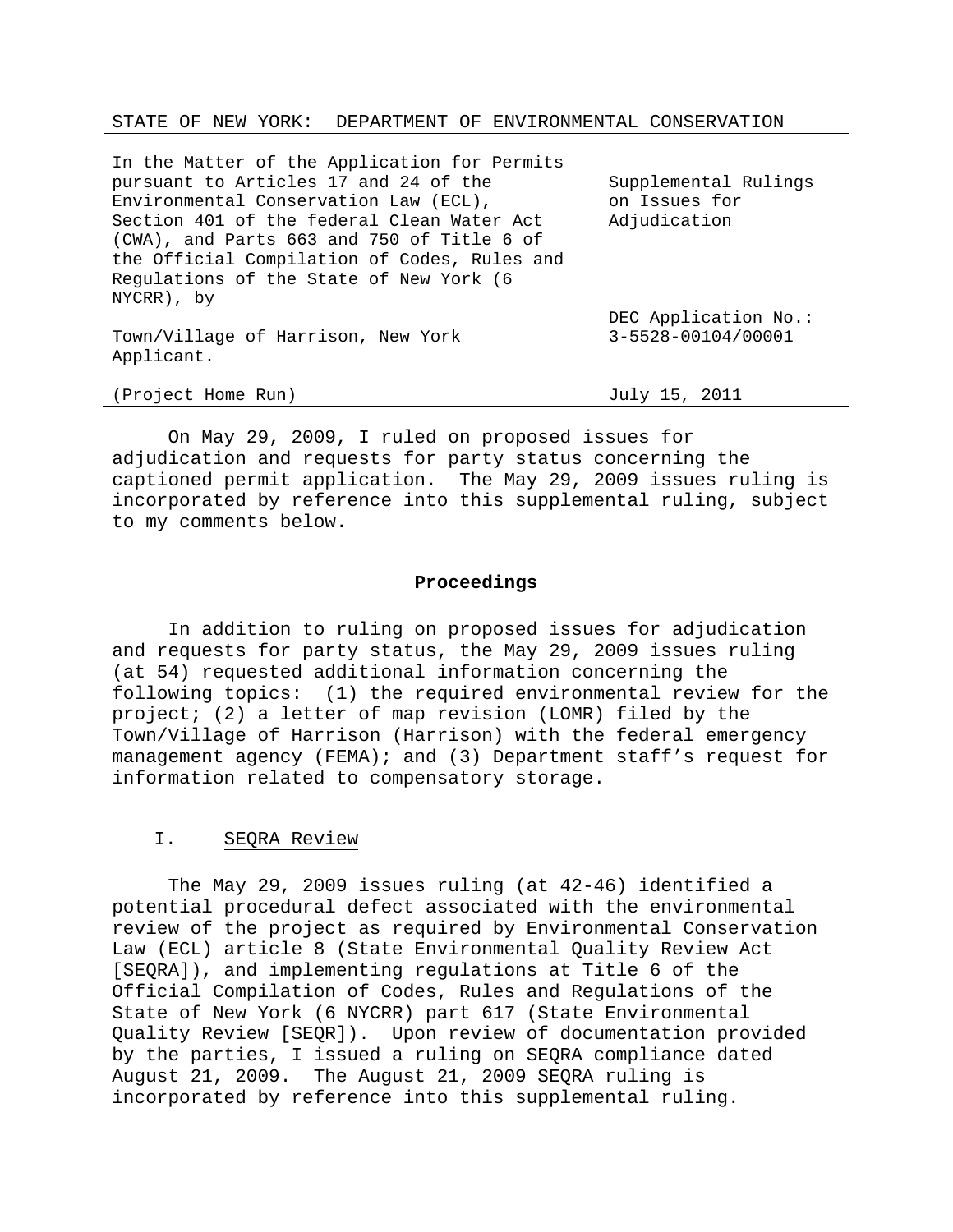For the reasons outlined in the August 21, 2009 SEQRA ruling, I concluded (at 7) that Harrison did not conduct a coordinated review consistent with the requirements outlined at 6 NYCRR 617.6(b)(3). As a result, I remanded the matter to Department staff to issue a determination of significance consistent with the requirements outlined in 6 NYCRR Part 617. With an email dated March 8, 2011, Department staff provided the parties and me with, among other things, a copy of a Negative Declaration concerning the captioned matter dated March 8, 2011.

# II. Letter of Map Revision

 As discussed in the May 29, 2009 issues ruling (at 35-41), FEMA modified the flood insurance rate map in the vicinity of the project site in September 2007. With a cover letter dated July 1, 2009, Supervisor/Mayor Walsh enclosed a LOMR from FEMA dated June 24, 2009. Based on the June 24, 2009 LOMR from FEMA, Harrison revised the proposal, as discussed further below.

### III. Permit Application Updates

 With cover letters dated December 28, 2009, May 27, 2010, and September 22, 2010, Harrison provided the parties and me with additional information and revised/amended plans concerning Project Home Run. With the December 28, 2009 submission, then Commissioner Robert Wasp explained, in his cover letter of the same date, that the project has been scaled down. According to Commissioner Wasp, the project includes one baseball field, one multi-purpose field/grass area, a gazebo and walking path, and associated parking. Commissioner Wasp explained further that the area originally proposed as "Upland Wetland Buffer" would be modified by lowering the grade and by planting wetland vegetation in order to provide additional vegetated wetland area and flood water storage.

 With the December 28, 2009 submission, Harrison included, among others, drawings labeled B-1 and B-2. B-1 depicts the original (2007) wetlands disturbance, and B-2 depicts the proposed (2009) wetlands disturbance and mitigation. Drawing C-1 depicts the revised floodway limit effective December 2007. Based on C-1, all the features related to the proposed project would be located landward of the floodway limit.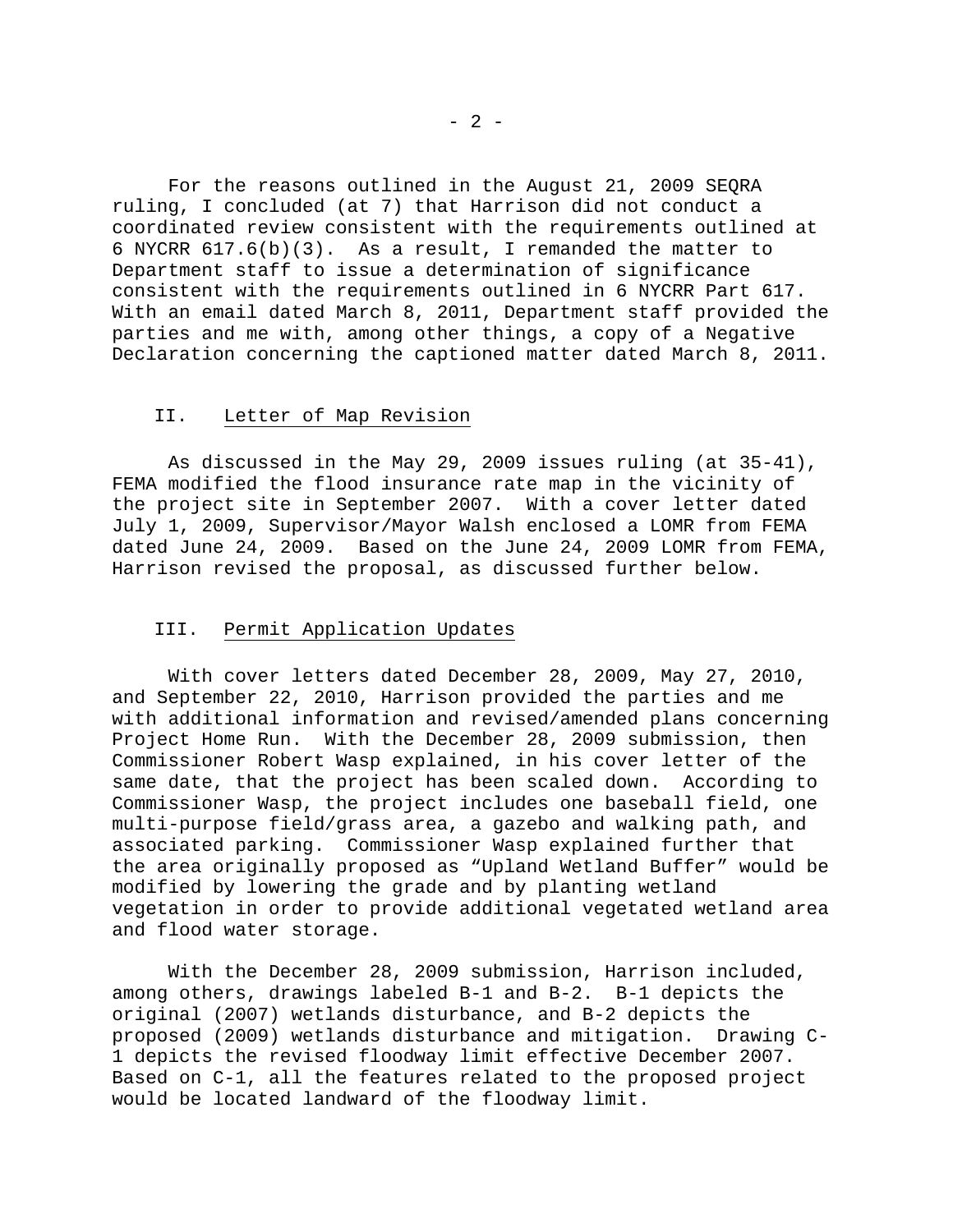Subsequently, Harrison responded to additional inquiries from Department staff with submissions filed under cover of letters dated May 27, 2010 and September 22, 2010. The intervening parties had the opportunity to review the information, and provide Department staff with comments about Harrison's submissions.

 After reviewing the information filed by Harrison and the intervening parties, Department staff issued a revised draft permit under cover of an email dated March 8, 2011. The March 8, 2011 revised draft permit includes an updated project description consistent with the modification outlined in Harrison's December 28, 2009 submission. In part, the project would entail the filling and grading of about 0.162 acres of Wetland J-3, and 2.00 acres of the regulated adjacent area, and the planting of 1.07 acres of the site with native wetland vegetation.

# IV. Additional Filings from the Parties

 In a memorandum dated March 17, 2011, I asked Harrison whether it would accept the terms and conditions of the revised draft permit dated March 8, 2011. In an email dated April 1, 2011, Mr. Allegretti, Harrison's legal counsel, stated that Harrison accepted the terms and conditions of the March 8, 2011 draft permit.

 In a memorandum dated April 4, 2011, I outlined a schedule for the intervenors to advise whether they objected to the terms and conditions of the revised draft permit dated March 8, 2011. I received timely responses from all three intervening parties.

 Ms. Wilson, on behalf of the City of Rye (Rye), filed an email dated April 22, 2011 and a letter of the same date. According to Rye, the March 8, 2011 draft permit does not resolve its proposed issues for adjudication. Rye proposed alternative language, however, for draft permit conditions nos. 9 and 11. In addition, Rye recommended that the March 8, 2011 draft permit expressly limit the amount of fill that could be placed on the site. Rye's proposed permit conditions are discussed further below.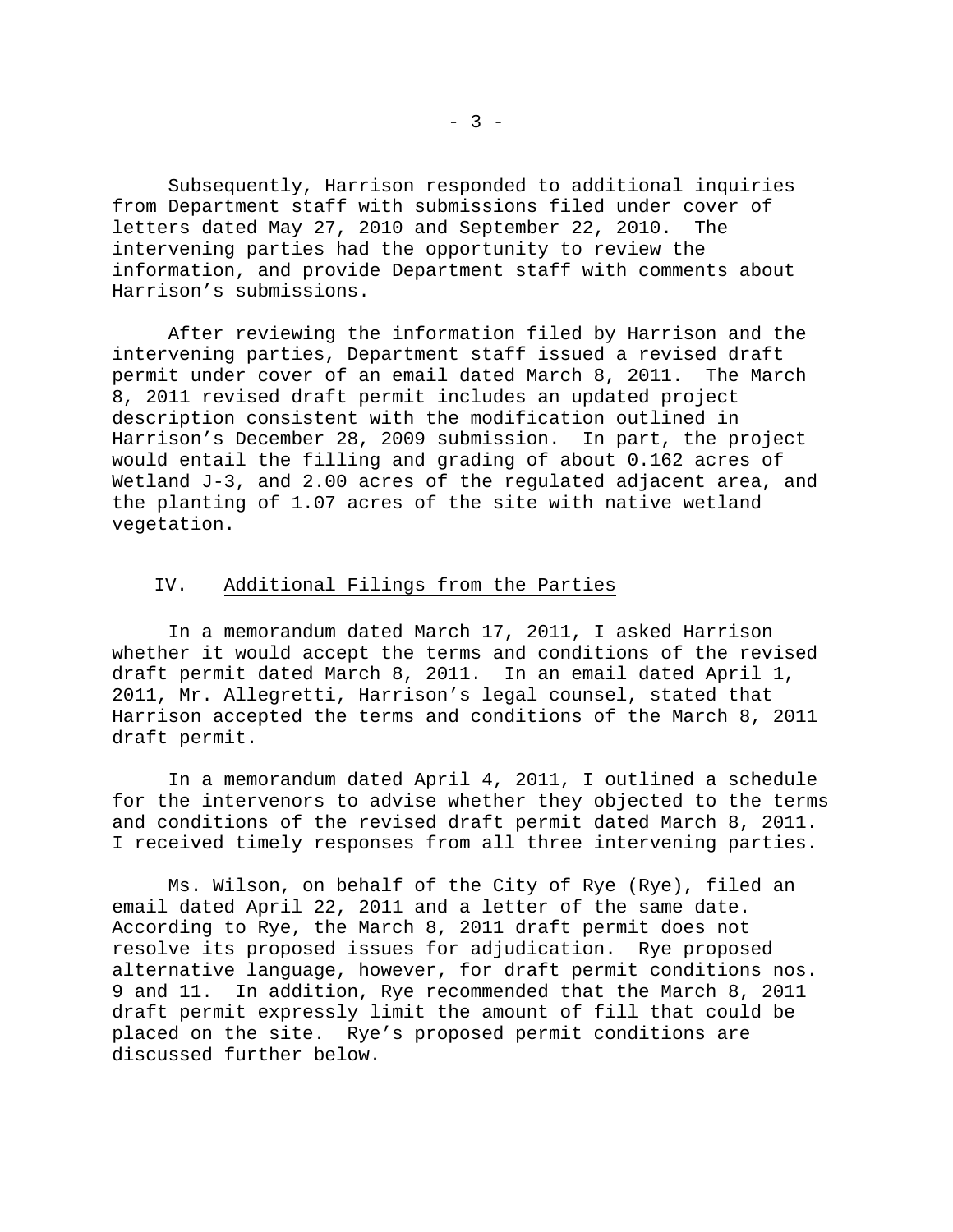Attached to an email dated April 22, 2011, Mr. LaDore filed a letter of the same date. Mr. LaDore objects to the March 8, 2011 revised draft permit. Mr. Schaper filed an email dated April 22, 2011, in which he states that the terms and conditions of the March 8, 2011 revised draft permit are unacceptable.

 The intervening parties also provided some preliminary comments about Department staff's March 8, 2011 negative declaration. These comments are addressed below.

 In a briefing schedule dated May 6, 2011, I provided the intervening parties with the opportunity to comment further about the adequacy of Department staff's March 8, 2011 negative declaration. The schedule set June 8, 2011 as the deadline for any additional argument. I received: (1) an email dated June 8, 2011 from Mr. Schaper; (2) an email dated June 8, 2011 and attached letter of the same date from Mr. LaDore; and (3) an email dated June 8, 2011 from Ms. Wilson with attached letter of the same date.

 The May 6, 2011 briefing schedule provided Department staff and Harrison with an opportunity to respond by July 1, 2011. I received a letter dated July 1, 2011 from Ms. Krebs, on behalf of Department staff, with two enclosures. The first is a copy of the full Environmental Assessment Form (EAF) prepared by Michael J. Amodeo, P.E., Town/Village Engineer, dated May 27, 2010. Harrison completed Part 1 of the May 27, 2010 EAF. The second enclosure is a copy of the full EAF prepared by Daniel T. Whitehead, Deputy Regional Permit Administrator for DEC Region 3, dated March 8, 2011. Department staff completed Parts 2 and 3 of the March 8, 2011 EAF. I did not receive any response from Harrison.

# **Discussion and Rulings**

# I. Department staff's SEQRA Review

 The August 21, 2009 SEQRA ruling identified a procedural defect concerning the required environmental review of the project. After remanding the matter to Department staff, the procedural defect has been cured. The intervening parties, however, object to the March 8, 2011 negative declaration, and assert that Department staff's review is insufficient.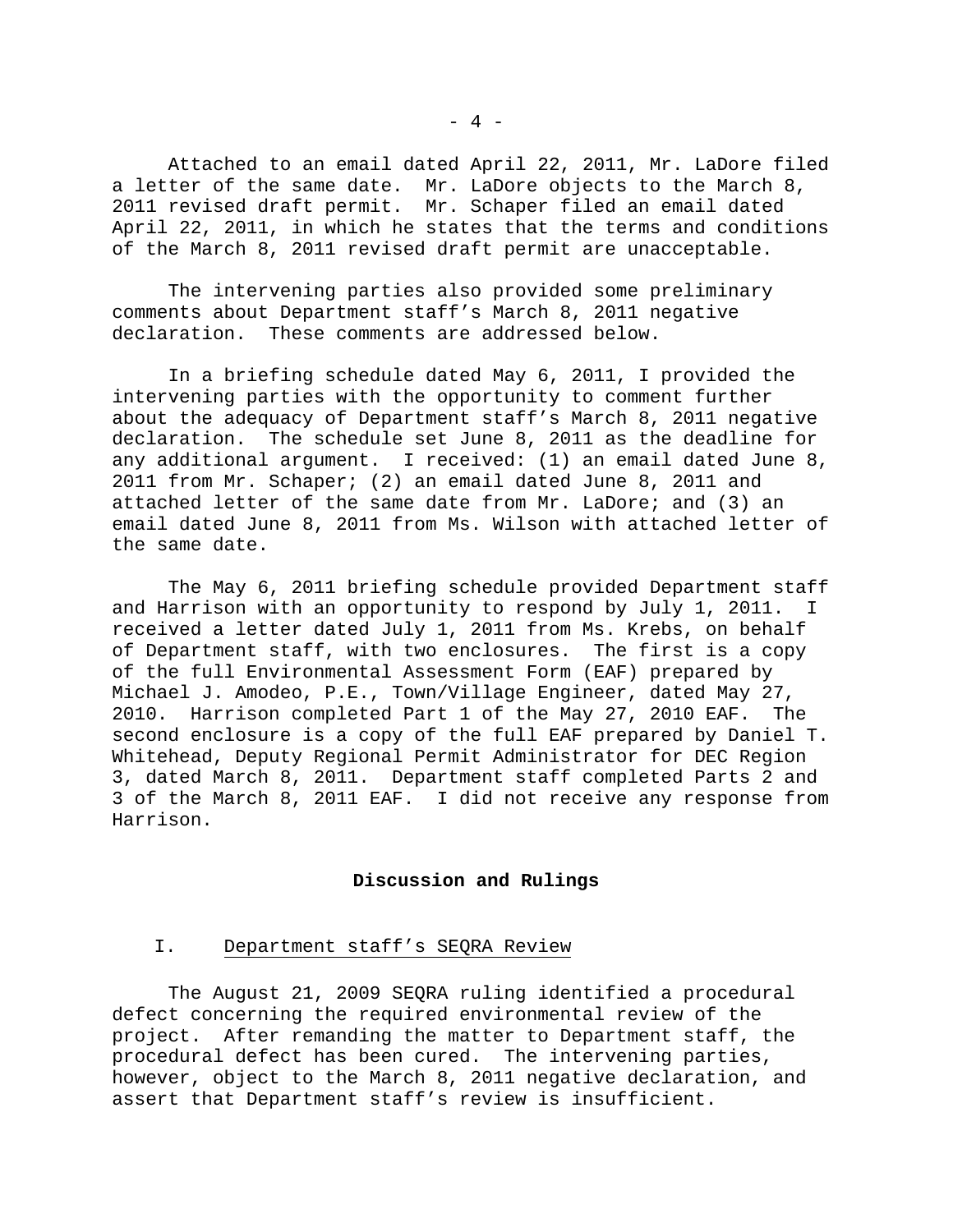# A. City of Rye

 In its April 22, 2011 letter, Rye renews "its request for adjudication of Issues I, II, and IV." Generally, these proposed issues relate to the environmental review required by SEQRA. According to Rye, its petition concerning proposed issue No. I outlines some of the significant project changes that occurred since Department staff issued the ROD, and identifies concerns about the environmental impacts associated with those changes. With respect to issue No. II, Rye contends that Harrison has not shown how the "no-net-loss standard" would be met. Concerning issue No. IV, Rye asserts that Harrison has not adequately considered mitigation or alternatives to its proposed project.

 In its June 8, 2011 letter, Rye argues further that Department staff, as lead agency, did not properly evaluate the potential environmental impacts associated with the loss of flood storage capacity on the site and portions of Freshwater Wetland J-3. According to Rye, Department staff did not consider Rye's extensive comments that include reports, memoranda and letters about the following topics. Rye argues that the March 8, 2011 negative declaration should be remanded for further review.

 Rye contends that Department staff cannot rely on the revised LOMR and Harrison's redesign, which locates all features landward of the revised floodway boundary, to avoid the obligation to evaluate the potential loss of flood storage capacity and alternatives that could increase the flood storage capacity of the site. Rye states that its consultants requested the information that FEMA reviewed in order to understand the basis for FEMA's determination.

 Rye explains that its consultant, FPM, undertook an analysis in August 2010 related to the site's existing storm storage volume and that the results of the August 2010 FPM analysis are different from those presented on the Leonard Jackson & Associates plans, which are referenced in the March 8, 2011 negative declaration. Rye observes there are two conflicting expert reports, and argues that, absent a resolution of the conflicting information, the requisite "hard look" did not take place.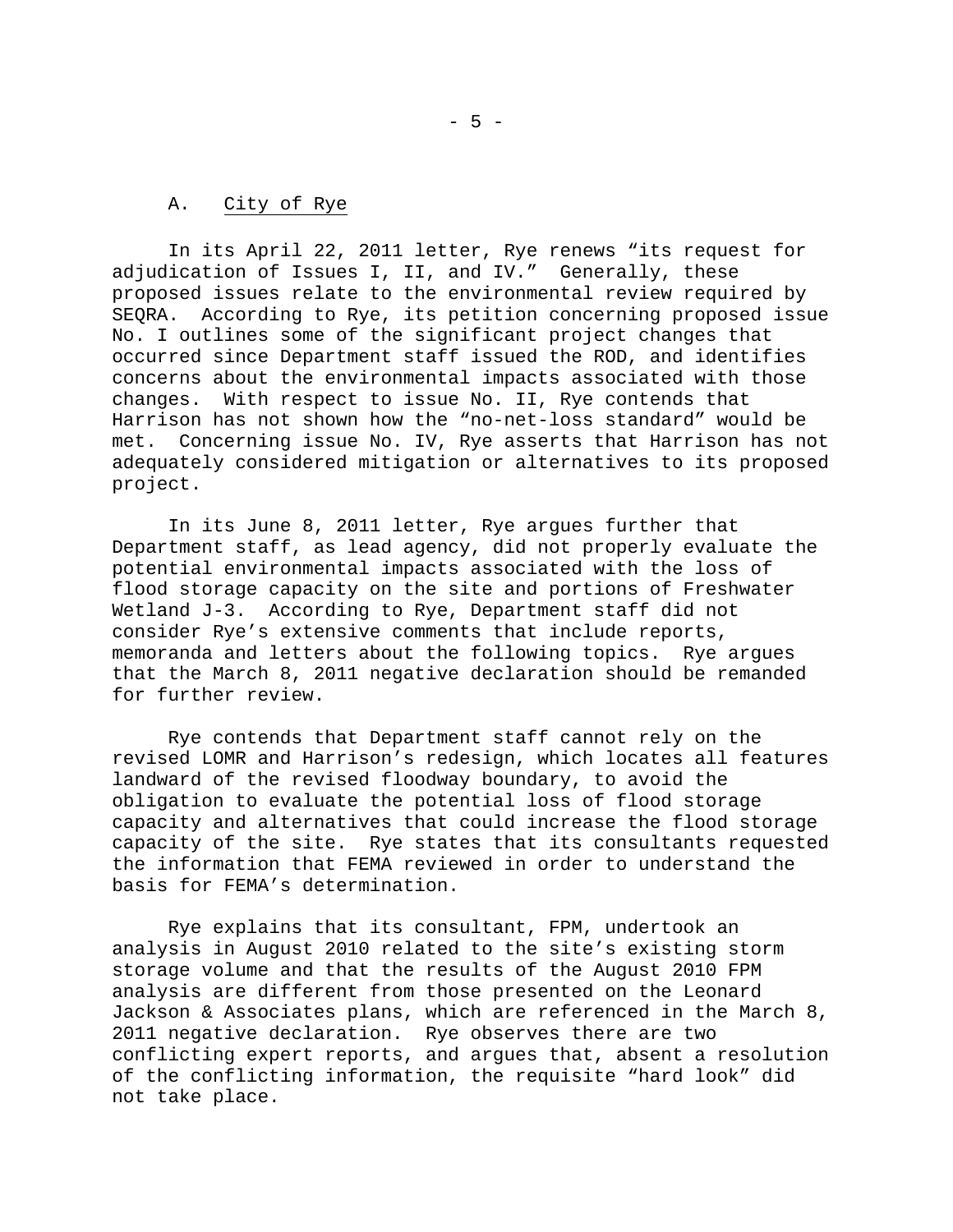Moreover, Rye disputes Department staff's conclusion that the project would not adversely impact Freshwater Wetland J-3, and argues there is no consideration of less intrusive alternatives. Rye notes that the man-made pond was a required element of the ROD for the remediation of the site. With respect to the redevelopment of the site, however, this pond would be filled in, and is not considered essential because it is not hydrologically connected to the wetland.

# B. Messrs. LaDore and Schaper

 As noted above, Mr. LaDore filed a letter dated April 22, 2011, and Mr. Schaper filed an email also dated April 22, 2011. In addition, Mr. LaDore filed a letter dated June 8, 2011, and Mr. Schaper filed an email also dated June 8, 2011.

 In his April 22, 2011 and June 8, 2011 letters, Mr. LaDore contends that Department staff did not adequately determine the potential impacts of flooding. Mr. LaDore asserts that an environmental impact statement (EIS) is required pursuant to 6 NYCRR 617.7(a)(1 and 2) and federal guidelines and, with reference to 6 NYCRR  $624.4(c)(6)(i)$ , argues that I have authority to direct Department staff to prepare an EIS.

 Mr. LaDore notes that Department staff did not conduct independent field studies or even visit the site of late, but has improperly relied on materials provided by Harrison. According to Mr. LaDore, the intervening parties have presented materials to refute the supplemental materials filed by Harrison.

 With respect to the noise study, Mr. LaDore notes that it is limited to construction activities. Mr. LaDore argues that a noise analysis considering recreational sports activities should have been undertaken.

 Messrs. LaDore and Schaper argue that the traffic study was inadequate, and that Department staff should not have relied upon it. In addition, Mr. Schaper argues further that Harrison should have undertaken a comprehensive seasonal traffic study that included a consideration of the proposed MTA development project located adjacent to the parking lots at the Harrison rail station.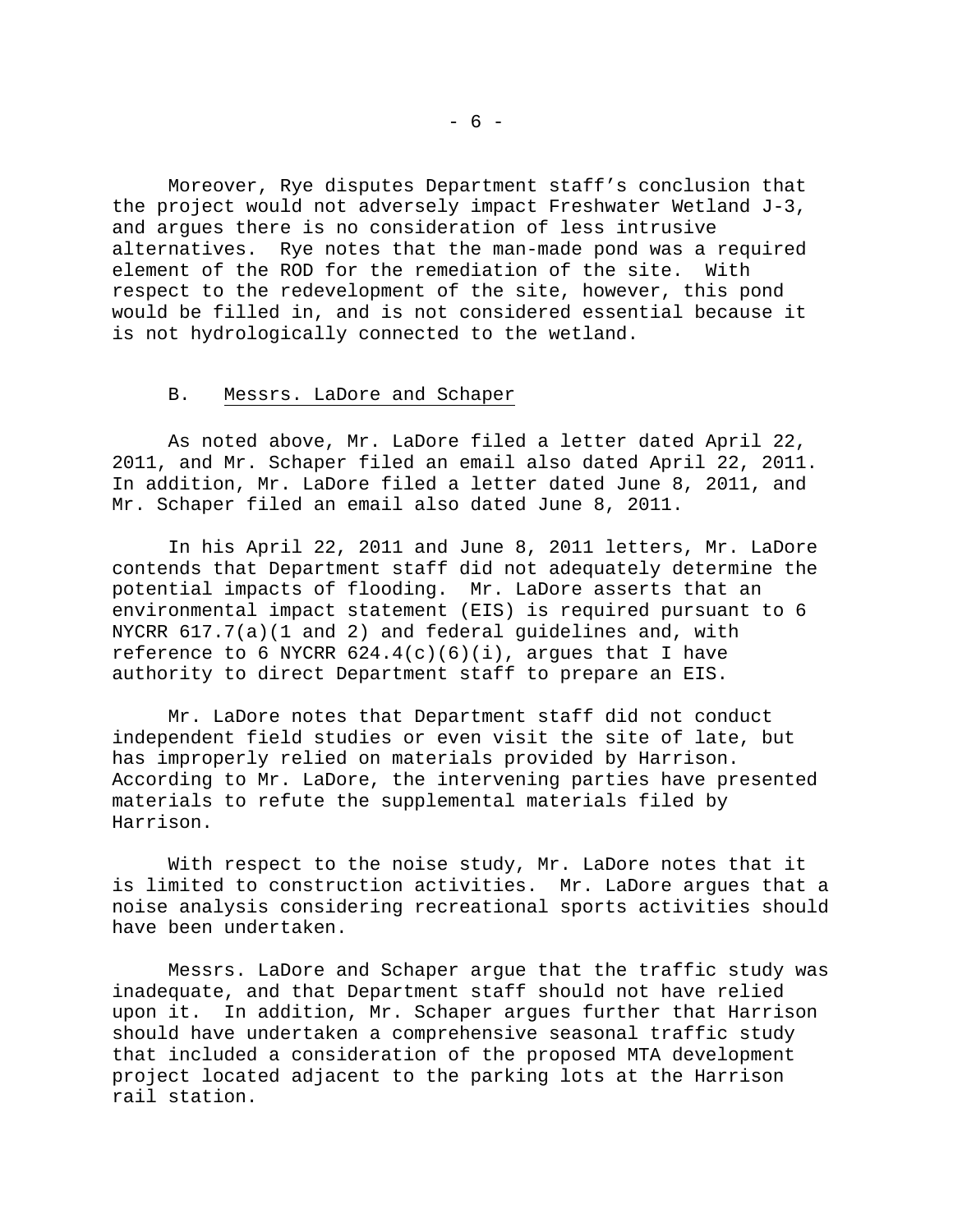In his June 8, 2011 letter, Mr. LaDore notes that Harrison continues to revise and modify the project. Mr. LaDore objects to these frequent modifications, and argues that it is difficult to evaluate the project because it keeps changing.

 In his June 8, 2011 email, Mr. Schaper asserts that Harrison's traffic analysis has no value because it does not consider the proposed MTA project. Mr. Shaper asserts further that Department staff has ignored the other information provided by Rye, which contradicts the results of the studies undertaken by Harrison's consultants. Mr. Schaper notes that since the completion of the remediation project, the site has settled unevenly and, therefore, cannot be used as an athletic field.

# C. Department Staff

 In its July 1, 2011 response, Department staff notes that Harrison, rather than the DEC, is the SEQRA lead agency. According to Department staff, the DEC is an involved agency for this unlisted action, and that the review has been uncoordinated. Given these circumstances, Department staff argues that my review is limited to whether the determination is irrational or otherwise affected by an error of law, and that my authority is limited to remanding the matter to Department staff for a redetermination (*see* 6 NYCRR 624.4[c][6][i][a]).

 Department staff explains that Harrison completed Part 1 of a full EAF on May 27, 2010, and that Department staff completed Parts 2 and 3 of the full EAF on March 8, 2011. Based on the review of the completed EAF, Department staff determined that the project would not result in any large and important impacts. As a result, Department staff concluded the project would not have a significant impact on the environment and, therefore, issued the March 8, 2011 negative declaration.

 Contrary to intervenors' assertions, Department staff asserts that it undertook the requisite hard look and has provided a reasoned elaboration for its determination. To support this assertion, Department staff states that it had requested additional information from Harrison concerning several topics. In addition, Department staff notes that intervenors provided comments about Harrison's submissions. Department staff states further that it reviewed and considered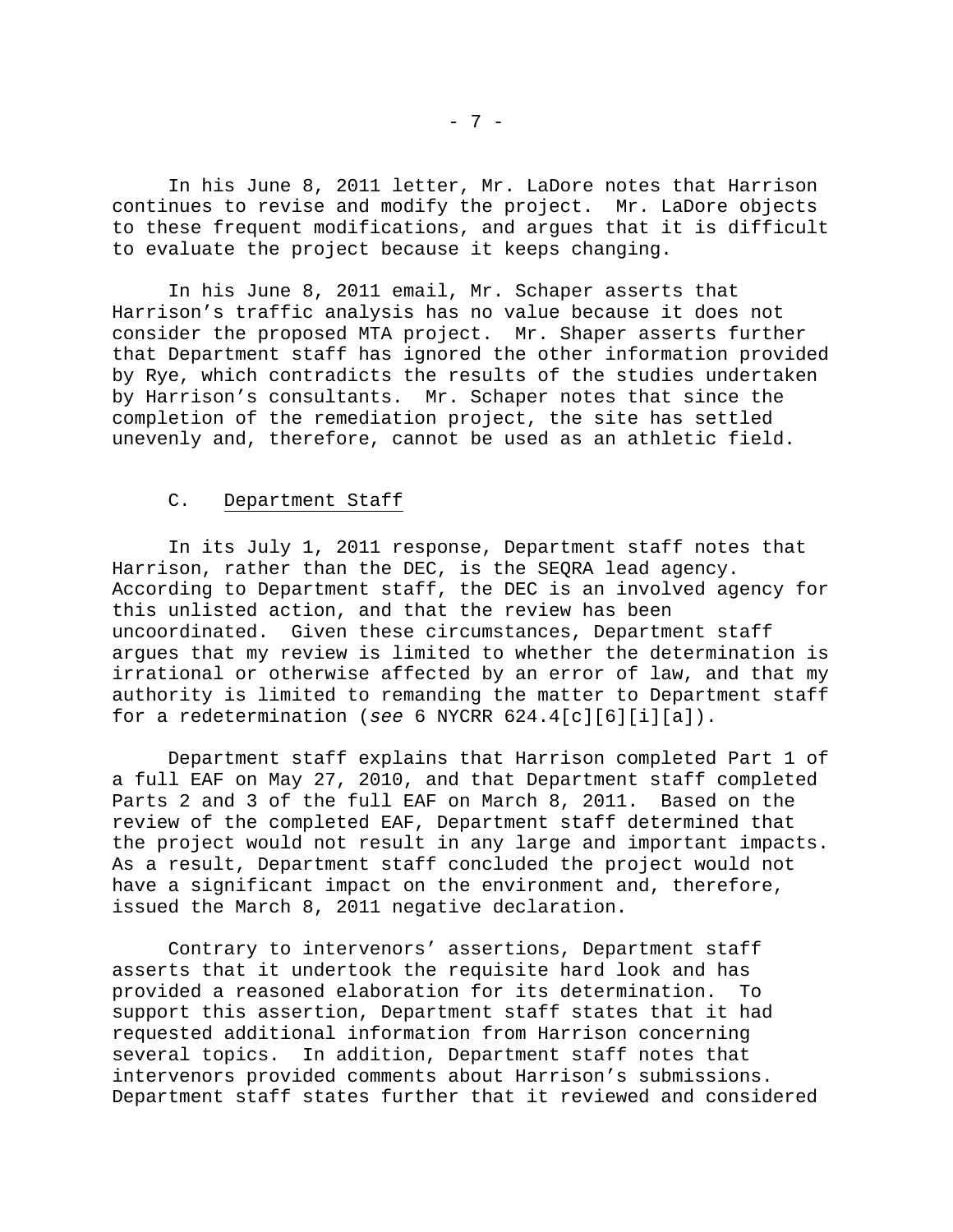intervenors' comments. As a result, Department staff observes that Harrison modified the project to address the parties' concerns.

 With respect to the flood storage capacity of the site, Department staff explains that it has reviewed submissions prepared by Harrison's consultants, Leonard Jackson Associates, concerning fill placement and compliance with local and federal floodplain management regulations. Based on this review, Department staff has concluded there would be less than a one inch rise in water levels, which is within the acceptable limits implemented by FEMA.

 Department staff notes further that based on the approved LOMR and Harrison's engineering plans, no fill would be placed in the floodway. Department staff states that it has no authority or jurisdiction to question the federal determination, and notes that the National Flood Insurance Program is a federal program administered at the local level. Department staff notes that Local Law Chapter 146 (Flood Damage Prevention) of the Town Code (enacted September 20, 2007) would apply to this proceeding. Although the Department of Environmental Conservation has no authority to enforce this law, Department staff notes that the March 8, 2011 revised draft permit would require Harrison to comply with this local law and to obtain all other necessary permits and approvals.

# D. Ruling

 As discussed in the May 29, 2009 issues ruling (at 2, 43) and the August 21, 2009 SEQRA ruling (at 3-4, 6), Harrison is the lead agency concerning the captioned matter, which is limited to the redevelopment of the site, and the Department is an involved agency. For the reasons stated in the August 21, 2009 SEQRA ruling, I determined that Harrison, as the lead agency, did not properly coordinate the SEQRA review of the captioned matter (at 7). Therefore, I directed Department staff to undertake its own review (August 21, 2009 SEQRA ruling at 7). For unlisted actions, such as this one, the regulations allow for an uncoordinated review (*see* 6 NYCRR 617.6[b][4]), unless an involved agency determines that the action may have a significant adverse impact on the environment (*see* 6 NYCRR 617.6[b][4][ii]). Under such circumstances, a coordinated review must be undertaken (*see id*.).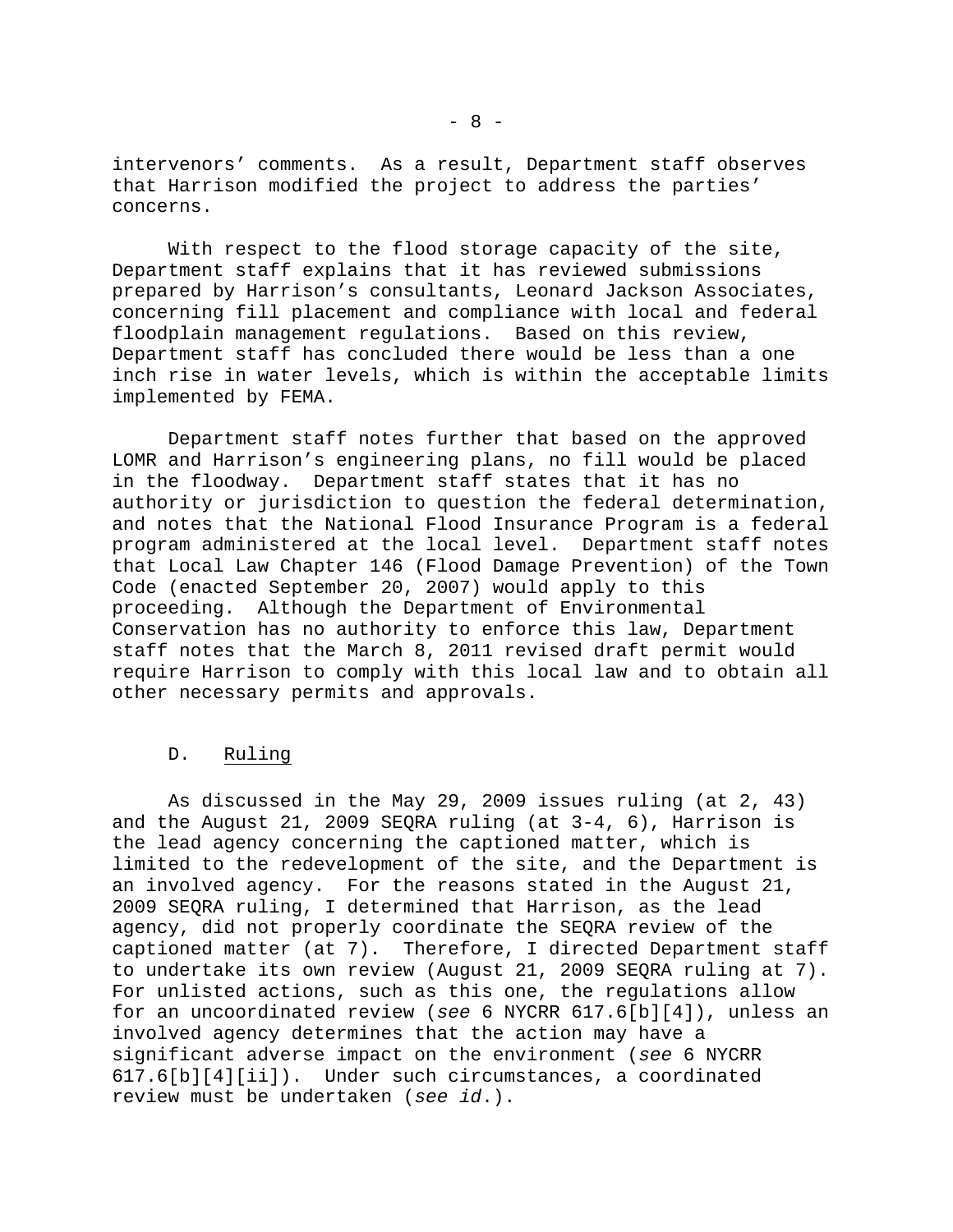Given the uncoordinated review of this unlisted action, Department staff correctly argues that the scope of my review of the March 8, 2011 negative declaration is limited to whether Department staff's determination is irrational or otherwise affected by an error of law and, if such a defect has occurred, my authority is limited to remanding the matter to Department staff for a redetermination (*see* 6 NYCRR 624.4[c][6][i][a]). Therefore, the first question is whether Department staff's determination is irrational or otherwise affected by an error of law.

 I conclude that Department Staff's March 8, 2011 negative declaration concerning the captioned matter is rational and not otherwise affected by an error of law. In making this determination, I have considered the comments provided by the intervening parties. In the March 8, 2011 negative declaration and its July 1, 2011 response, Department staff took the required hard look at potential environmental impacts and provided a reasoned elaboration for the negative declaration. Consequently, the environmental review of the project, required by ECL Article 8 and implementing regulations at 6 NYCRR Part 617, has been completed.

# II. Draft Permit Conditions

 I noted in my March 17, 2011 memorandum that DEC Organization and Delegation Memorandum (O&D) No. 85-06, dated February 11, 1985, directs Department staff to prepare draft permit conditions for all projects that are the subject of a permit hearing. The purpose of the draft permit is to narrow the issues to be adjudicated. After Department staff circulated the revised draft permit dated March 8, 2011 to the parties and me, I provided the parties with the opportunity to comment about the March 8, 2011 revised draft permit to determine whether any proposed issues for adjudication had been resolved.

 As noted above, Harrison accepted the terms and conditions of the March 8, 2011 revised draft permit. Consequently, there are no issues for adjudication between Department staff and Harrison about any substantial terms or conditions (*see* 6 NYCRR 624.4[c][1][i]).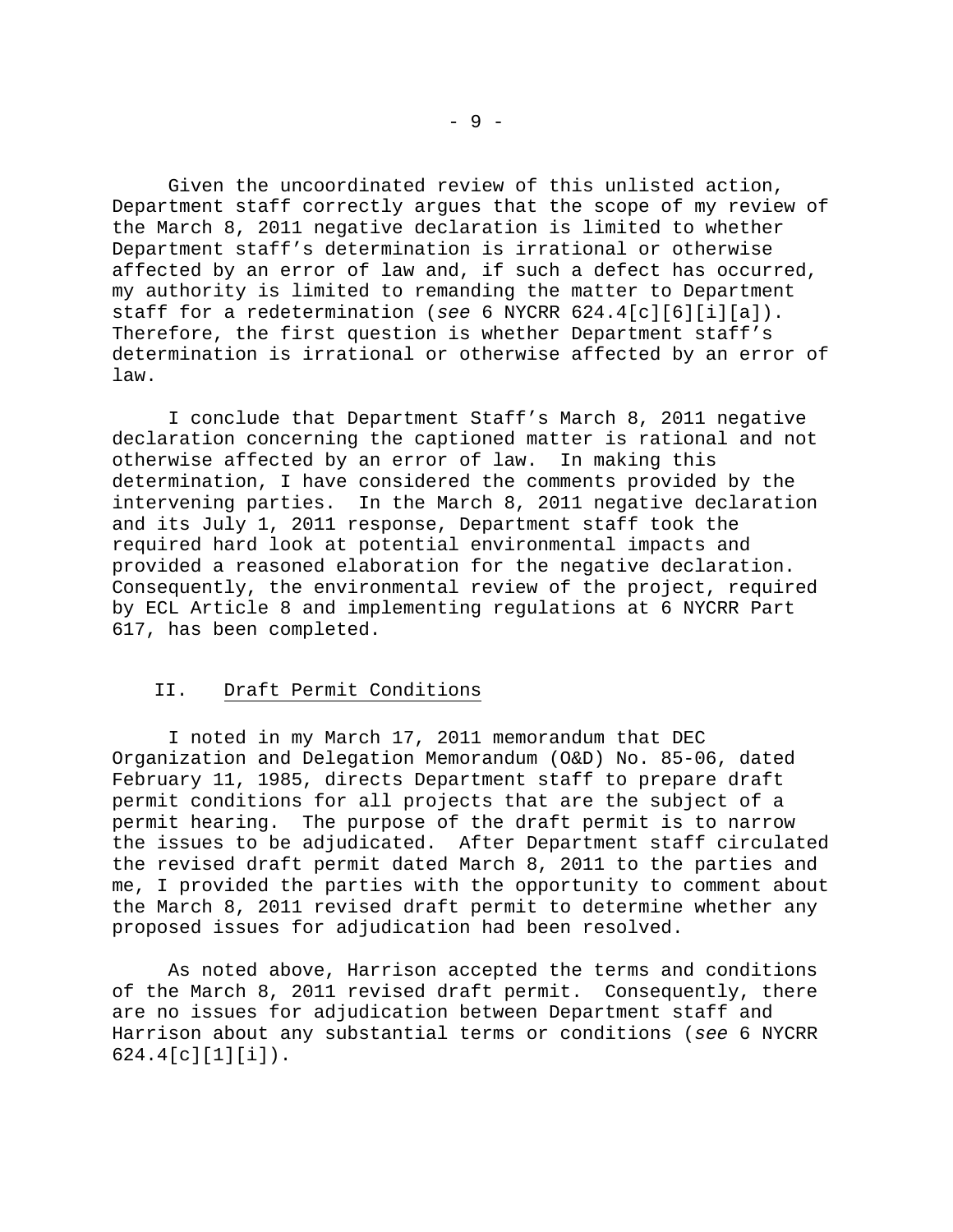Intervening parties, however, object to the terms and conditions of the March 8, 2011 revised draft permit. Consequently, they have the burden of persuasion to demonstrate that their proposed issues are substantive and significant, in the absence of any disputes between Harrison and Department staff (*see* 6 NYCRR 624.4[c][4]). The intervening parties' proposed issues for adjudication are discussed in the next section of this supplemental ruling.

 Nevertheless, in its April 22, 2011 letter, Rye proposed modifications to three conditions proposed in the March 8, 2011 revised draft permit. As currently drafted, Natural Resource Conditions Nos. 9 and 11 (pp 3 of 7, and 4 of 7) would require Harrison to monitor the proposed revegetated areas of the wetland and adjacent area (No. 9), and the final elevations of the graded areas on the site (No. 11). The revised draft permit would require Harrison to prepare and file reports with the Department staff annually. Rye, as a neighboring municipality, requests that these conditions be modified to require Harrison to provide Rye with a copy of these annual reports.

 In its July 1, 2011 letter, Department staff acknowledges that Rye's request is reasonable. Department staff reports that it conferred with Harrison about the proposed modification, and that Harrison agreed to provide Rye with copies of the reports required by Natural Resource Conditions Nos. 9 and 11. Accordingly, Natural Resource Conditions Nos. 9 and 11 of the March 8, 2011 revised draft permit are revised.

 In its April 22, 2011 letter, Rye also seeks a condition to expressly limit the amount of fill that could be brought to the site. Rye acknowledges that approximate fill limits are referenced in the March 8, 2011 revised draft permit. If Harrison needs to bring additional fill to the site in excess of permit limits, Rye argues that Department staff should be required to review the additional amount of fill and determine whether the proposal "is viable or if additional action should be taken."

 Department staff responds to Rye's request in its July 1, 2001 letter. Department staff explains that it is not in a position to estimate the exact amount of fill required for the project and, therefore, did not propose a more precise limit in the March 8, 2011 revised draft permit. According to Department staff, the flood analysis and plans, proposed Natural Resource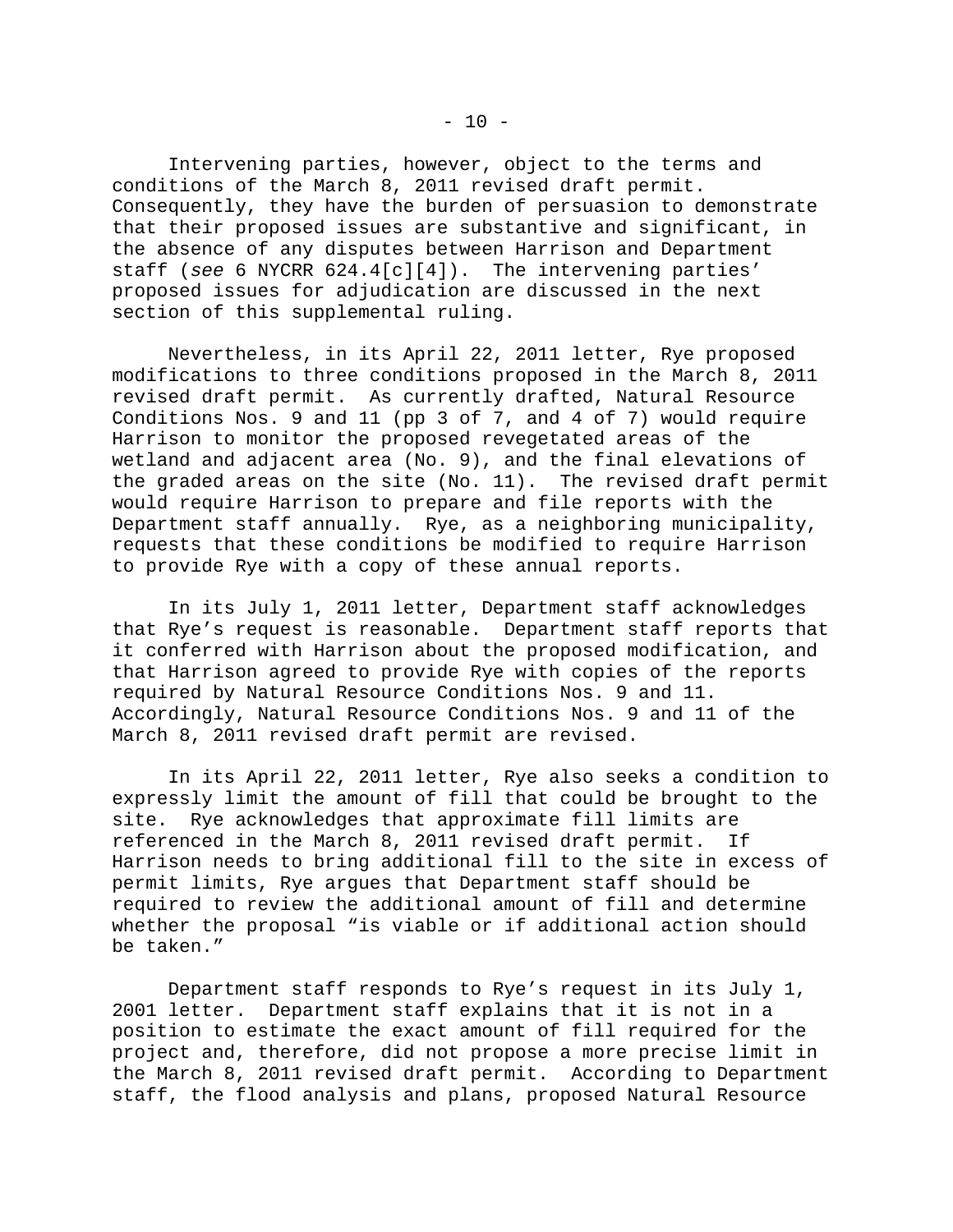Condition No. 11, and Harrison's local law would address concerns related to the amount of fill that could be brought to the site.

### III. Issues for Adjudication

 In the May 29, 2009 issues ruling, I joined for adjudication the issues proposed in Rye's October 16, 2008 Amended/Supplemented Petition identified as issues Nos. II, V (including V-A and V-B), and VI. I also joined Mr. Schaper's proposed issues related to potential adverse impacts to the freshwater wetlands, which essentially mirror those proposed by Rye. (*See* May 29, 2009 Ruling at 50-51.)

 With respect to the SEQRA-related issues proposed in Rye's October 16, 2009 Amended/Supplemented Petition as issues Nos. I, III, and IV, I concluded that the regulations (*see* 6 NYCRR 624.4[c][6][ii][a]) precluded any consideration of these proposed issues in this proceeding (*see* May 29, 2009 Ruling at 43).

 I declined to join the issues proposed in Rye's October 16, 2008 Amended/Supplemented Petition identified as issues Nos. VII and VIII concerning federal compliance. Messrs. LaDore and Schaper had proposed similar issues, and I declined to join them as well. (*See* May 29, 2009 Ruling at 48.)

 I granted the petitions for party status filed by Rye and Mr. Schaper. I granted Mr. LaDore's petition for amicus status. (*See* May 29, 2009 Ruling at 53-54.)

 In its July 1, 2011 response, Department staff argues that the project, as revised subsequent to the May 29, 2009 issues ruling, would comply with the permit issuance criteria outlined at 6 NYCRR 663.5 for a freshwater wetlands permit as conditioned by the March 8, 2011 revised draft permit.

 In the May 29, 2009 issues ruling (at 51), I determined that the scope of the issue related to the public health and welfare weighing standard (*see* 6 NYCRR 663.5[e][2]) would include a consideration of whether:

Project Home Run would adversely impact the compensatory storage capacity of that portion of the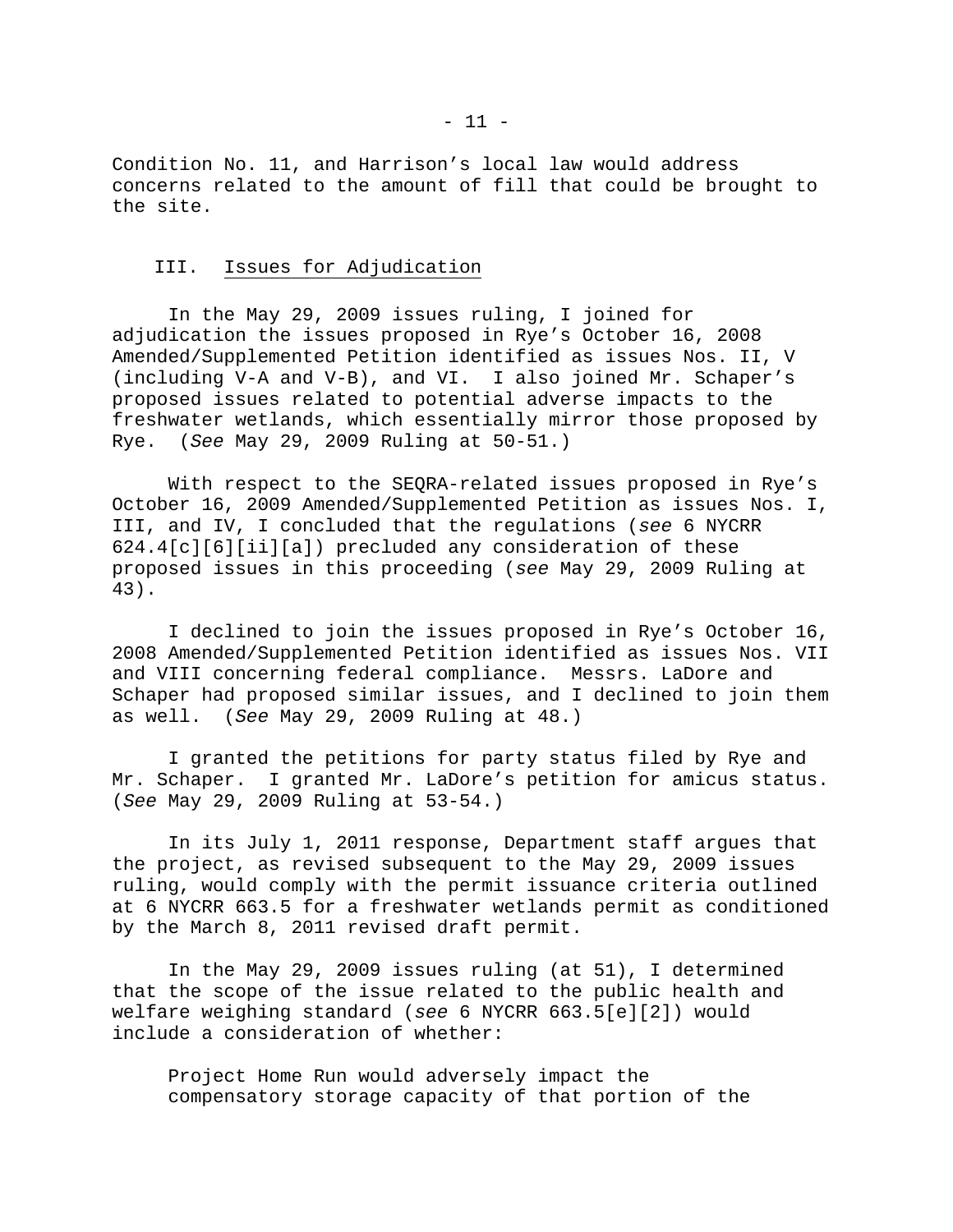floodway which would be filled as part of Project Home Run, and which is located within either Freshwater Wetland J-3 or its requlated adjacent area.

 Based on the June 24, 2009 LOMR from FEMA, and the modification to the project outlined in the December 28, 2009 submission, all features of the project, including the placement of any fill in Wetland J-3 and the adjacent area, would be located landward of the floodway limit. Given these circumstances, the scope of the issue concerning the public health and welfare weighing standard, therefore, will not include any consideration of potential adverse impacts to the compensatory storage capacity.

 Except as discussed in the preceding paragraph, my rulings concerning the issues joined for adjudication and my rationale for joining some and excluding others, as outlined in the May 29, 2009 issues ruling (at 41-54), remain unchanged. The experts identified by the intervening parties have presented offers of proof related to the issuance standards for a freshwater wetlands permit that conflict with the application materials.

#### **Appeals**

 A ruling of the ALJ to include or exclude any issue for adjudication, a ruling on the merits of any legal issue made as part of an issues ruling, or a ruling affecting party status may be appealed to the Commissioner on an expedited basis (*see* 6 NYCRR 624.8[d][2]). Ordinarily, expedited appeals must be filed with the Commissioner in writing within five days of the disputed ruling (*see* 6 NYCRR 624.6[e][1]).

 For the reasons outlined in the May 29, 2001 issues ruling, appeals from that ruling have been held in abeyance pending the submission of additional information and, subsequently, compliance by Department staff with the requirements outlined in ECL Article 8 and implementing regulations at 6 NYCRR Part 617.

 The parties may now exercise their right to file appeals from the May 29, 2009 issues ruling and this supplemental issues ruling. Appeals must be received no later than 4:00 p.m. on August 15, 2011. Replies are authorized, and must be received no later than 4:00 p.m. on September 9, 2011.